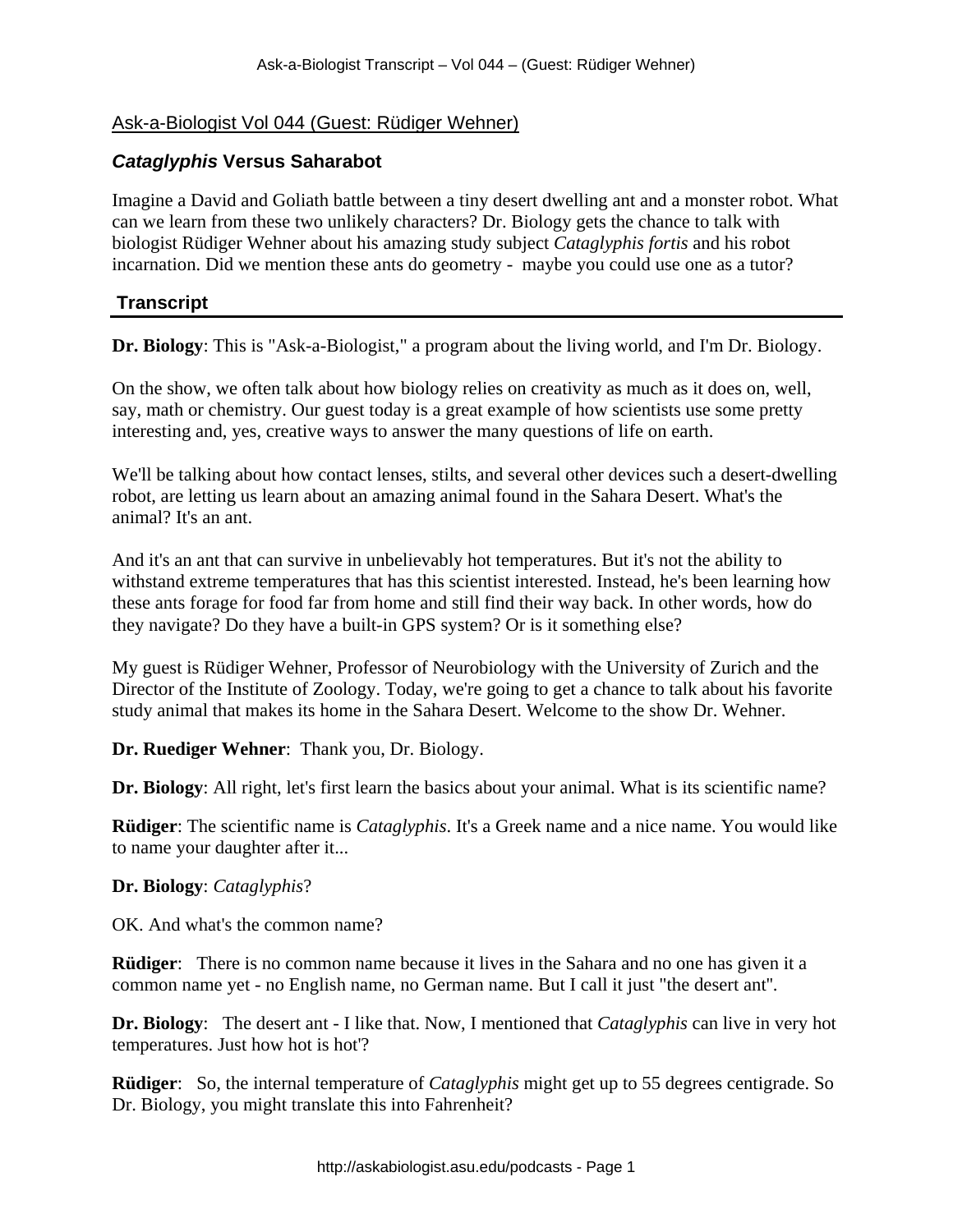**Dr. Biology**: Yeah, that's going to be well over 122 degrees. I actually did a little bit of research and I got this range of where it could go from 50 degrees centigrade up to 70 degrees centigrade. And that range is 122 degrees Fahrenheit up to 158 degrees Fahrenheit?

**Rüdiger**: Yes, that might be the case. That means the 70 degrees centigrade - the upper limit of what you've just mentioned - is the surface temperature of the sand surface.

But the animals have very long legs, five to six millimeters-long legs and that keeps them above the hot surface. And where their body is, the temperature might be 15 degrees lower than the sand surface. And this is one reason for their long legs -- to keep the body off the hot sand surface.

Another reason is that by these long legs, they have very high running speeds -- up to one meter per second. Imagine, one meter per second. And of course, when you move that fast, you cause wind along the side of your body and this wind will also cool the body.

**Dr. Biology**: Oh, that is true.

**Rüdiger**: And there's another reason that - when they run fast, they can return quickly to the nest. And then, they come to the cool and humid underground environment where there is no longer any heat stress.

**Dr. Biology**: Right, so they can do these quick trips out and back and so they don't have to be in the hot temperatures for long periods.

**Rüdiger**: Yes, that's the case.

**Dr. Biology**: All right. Before we talk about *Cataglyphis* and how it finds its way home, let's first talk about how most ants navigate.

**Rüdiger:** The multitude of ants - have a kind of pheromone. That means it's a chemical substance that they lay down on the ground and then, either they themselves or follower ants use this scent trail for navigation.

**Dr. Biology**: Right, it's kind of like the old story of the breadcrumbs - laying the breadcrumbs...

**Rüdiger**: Yes, the breadcrumbs.

**Dr. Biology**: ... along the trail and find your way back, right. OK, how does *Cataglyphis* do it?

**Rüdiger**: This way wouldn't work in *Cataglyphis* for two reasons. First of all, most of these chemical substances that are used as pheromones for scent trails evaporate very quickly. And with the hot temperatures in the desert, this trail would not be stable.

And the second reason is that the animals don't follow the same way home they have used to forage. So they forage in a windy way -- many loops. But then they return directly, not by retracing their steps but moving directly back to the starting point. So they move over novel ground where no pheromone trail would have been laid down.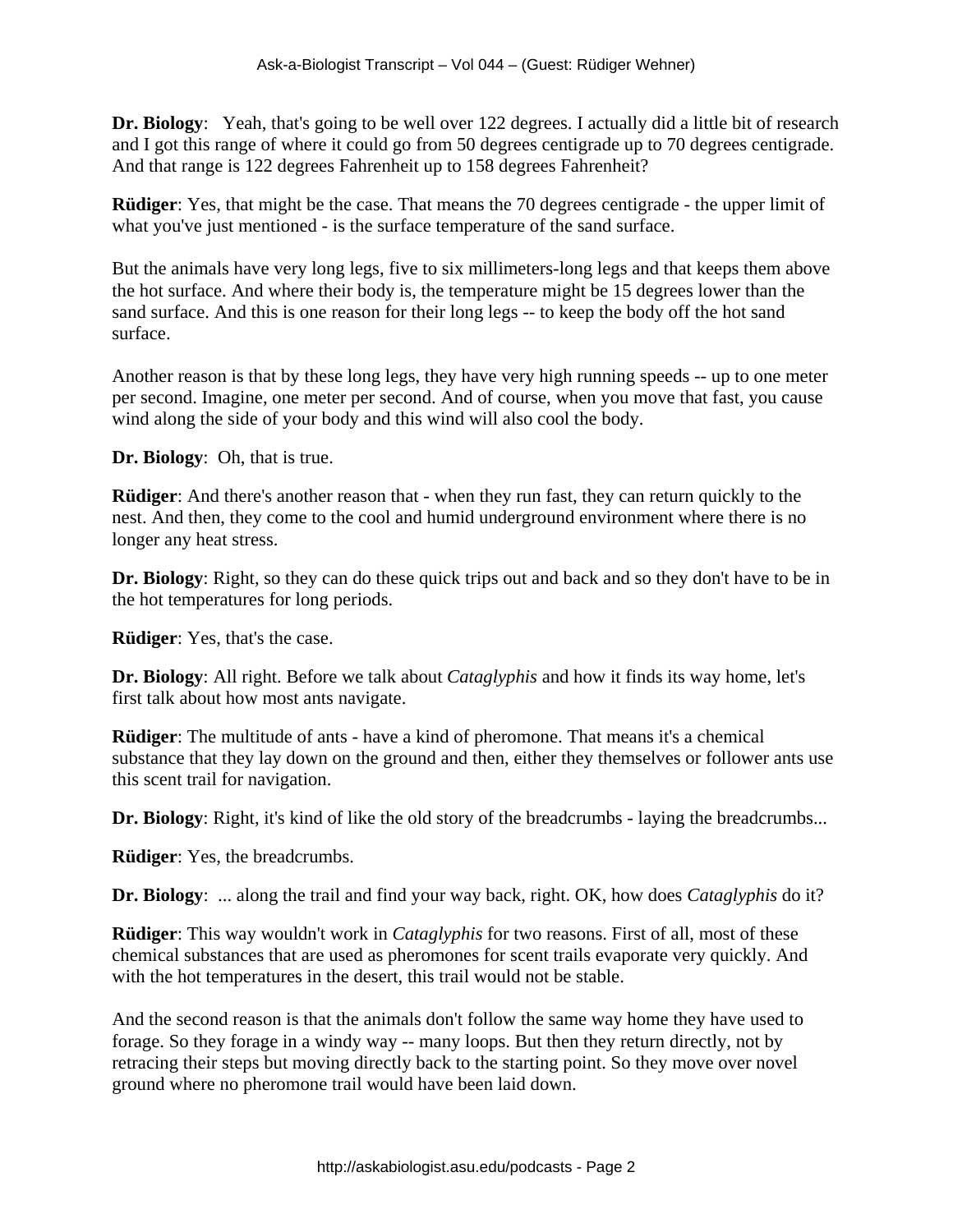**Dr. Biology**: They're going to be on surfaces they've never been on before...

**Rüdiger**: Yes.

**Dr. Biology**: ...and so, it wouldn't do any good. That's right.

**Rüdiger**: So even if the trail were permanent and could stay for longer, it couldn't be used.

**Dr. Biology**: What is *Cataglyphis* doing?

**Rüdiger**: So this way of moving along the windy path outwards and on a straight path inward is called, scientifically, "path integration''. So they integrate all the steps they make and at any one time, they know the direct way back to the start. That means the direction back to the starting point and the distance back to the starting point.

**Dr. Biology**: OK, so do they have a built-in compass?

**Rüdiger:** For measuring directions, they must have a compass. And for gauging the distances, they must have an odometer.

**Dr. Biology**: OK. Well, let's first talk about their compass. I'm assuming they don't pull out a compass like you and I would be able to pull out a compass. What are they using?

**Rüdiger:** We would use a magnetic compass. It's the usual compass humans use. But they have no in-built magnetic compass. So, they use a visual compass -- they use their eyes for a compass.

#### **Dr. Biology**: OK.

**Rüdiger**: But they use a pattern - they use the sky for this. But for us, the sky is more or less homogenously blue. We don't see any structure in the sky. But *Cataglyphis* is able to see a structure in the sky - in the skylight - that humans are unable to see. And this is what, scientifically, is called the ''pattern of polarized light''.

**Dr. Biology**: Oh, now... right. We talked about polarized light in an earlier show. I'm actually kind of curious, how do they use polarized light rather than, say... Well, you actually mentioned green light in part of one of your experiments. And I think that gets into the story about these contact lenses that the ants were wearing?

**Rüdiger**: Yes. You can, first of all, ask the question, "What colors do they see in the sky?''

They have two types of photoreceptors in their eyes. One type is sensitive to ultraviolet light. We don't have such receptor in our eyes. We can't see ultraviolet light. And the second is sensitive to green light like our green receptor in the eye.

And now we put contact lenses on the eyes of these insects that transmit only particular colors of the sky. And if the contact lenses transmit only the ultraviolet part of the spectrum, then the animals can use skylight very well for navigation. But if the lenses transmit the green part of the spectrum - that means that part we humans can see - then the animals are lost. They can't use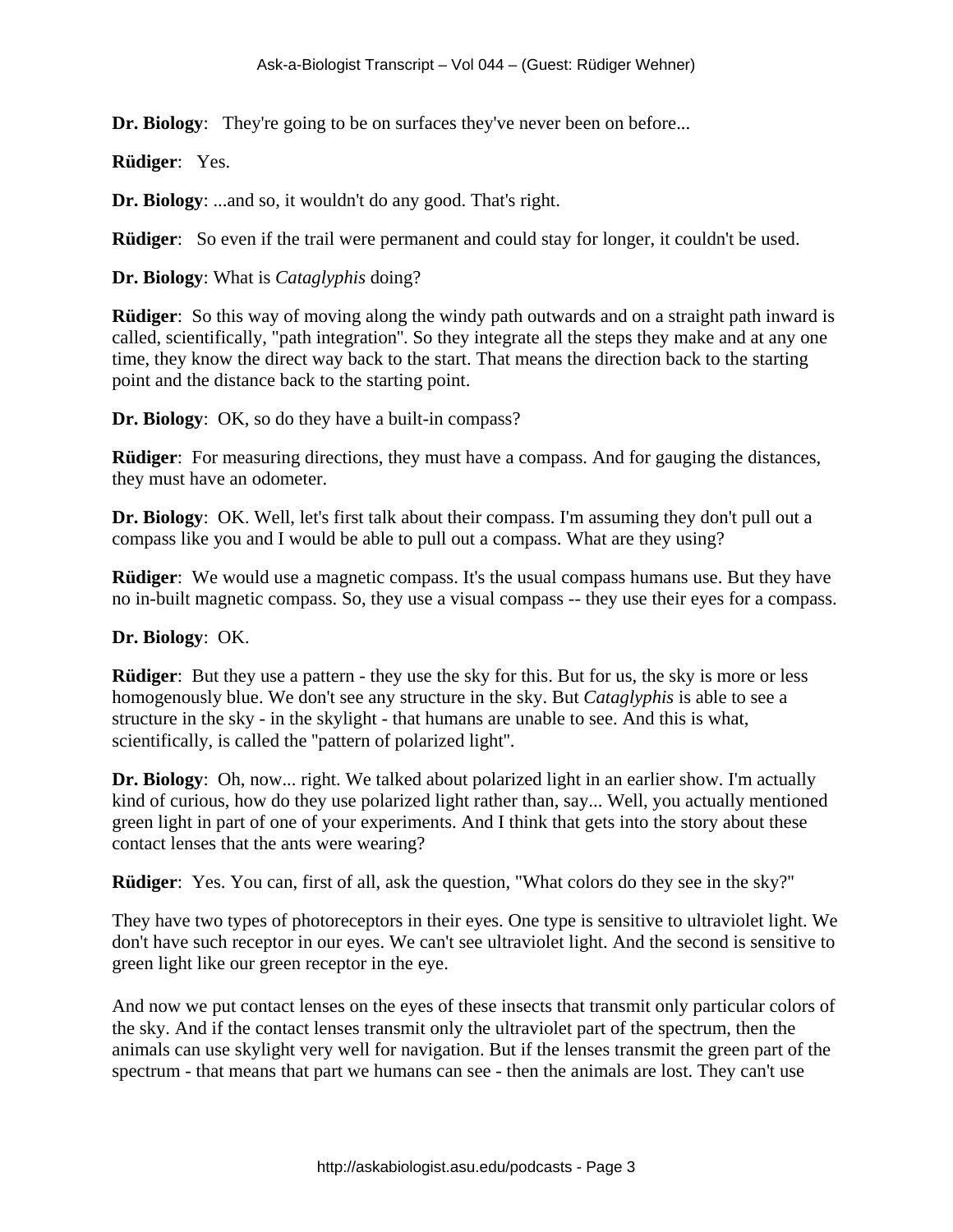their skylight compass in the green part of the spectrum. They can use the skylight compass only in the ultraviolet part of the spectrum.

**Dr. Biology**: Wow. It's actually fascinating and I do have to say I was a little bit curious. How do you put contact lenses on an ant?

**Rüdiger**: Maybe the contact lens is not the right expression of it. What we did was we designed fluid lacrosheet, which dried very quickly and then put this lacrosheet onto the eye. And the lacrosheet was designed together with chemists in a certain way that ease off the lacrosheet, transmitted the green part of the spectrum or the ultraviolet part of the spectrum, as I said before.

But the nice thing with these lacrosheets was that you could remove them afterwards and we could use the same animal to do the same experiment again. Now, with the open eyes, to get it as a kind of controlled experiment after the real experiment with the contact lenses had been done.

**Dr. Biology**: It's a perfect control, actually. I think it's marvelous and it was neat to see. They actually - these scanning EM pictures that you had in your talk - and here is this ant eye and it really did look like a contact lens to me. And you had one with it on and one with it off. I was pretty impressed!

**Rüdiger**: Oh you liked the picture?

**Dr. Biology**: Yes, it was very good. All right, so, they're using the particular wavelengths of light, UV, to help them navigate by or create their compass. All right, that helps us tell direction. You also mentioned they have to know how far they are traveling as well. So what do they use for their - to use the term "odometer'' - to gauge distance?

**Rüdiger**: Yeah, the odometer is actually a step counter. So the ant will just count the numbers of steps they have taken. But this, of course, works only if the steps are of a constant length.

So first, by filming the ants - high-speed cinematography we used to film running ants - and we realized that each ant of a given body size has a very constant step length. And if the step length is constant, then you just count. It sounds easy. We don't know how the ants are actually doing it. But they just count the number of steps, multiply it with step length and then you get to the distance covered.

**Dr. Biology**: This is where we're talking about those stilts. That's the other thing that you did that I thought was pretty amazing - looking at ants that already have long legs with these red stilts.

**Rüdiger**: Yes that what I mentioned right now, is the hypothesis. To test this hypothesis, we must change the step length of the animals or the stride length, I should say. And this you can do by either lengthening or shortening the legs. But this is more easily said than done. How can you lengthen and shorten legs?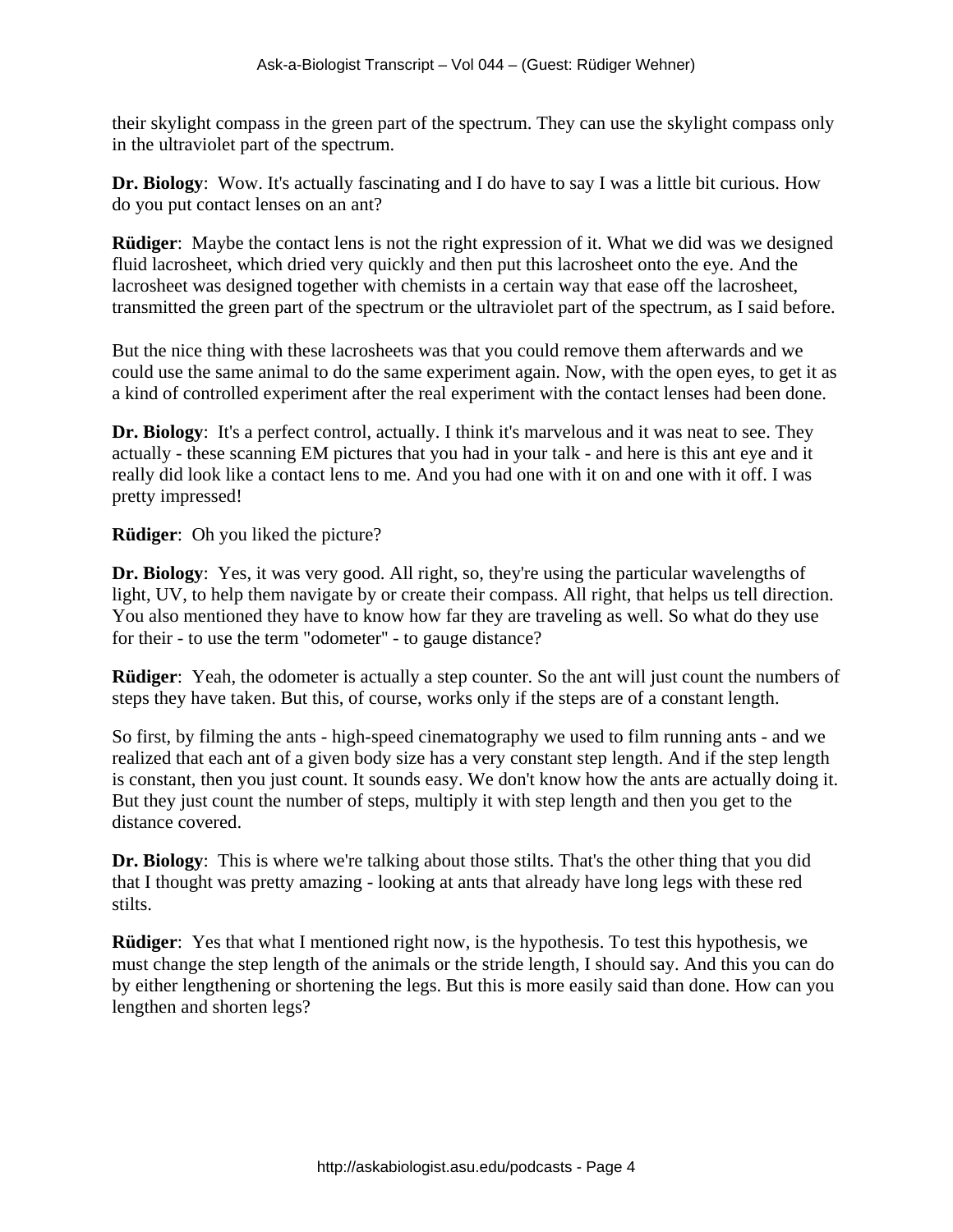Shorten is easy -- you cut off some part of the leg and then the animals walk on stumps, so to speak. But lengthening is much more difficult because in lengthening, you have to put stilts on the legs. You glue them in, a quite delicate way of lengthening the legs. And then the animal walks on these stilts quite normally. If the stilts get about double length of the legs, they still walk perfectly well.

**Dr.Biology**: Wow. It's pretty impressive.

**Rüdiger**: If they get longer, then the ants will stumble and then fall down.

Now comes the experiment. You let the animals run, let's say, for 10 meters in a narrow channel that they can only run along one line and not in a windy way. And they run with their normal legs for 10 meters.

And then you do the operation. You increase leg length by putting stilts on them and let them run back in a parallel channel to the home place. And then you'll see that these animals with stilted legs overshoot their home. I mean, actually, their home is not there in the second channel because the home was in the training channel. So, they cannot reach actual home but virtual home. So they overshoot their virtual home distance.

And the ants which had been at the feeder, manipulated in such a way that their legs were shorter, they under-shot their distance. So actually, we can say when you increase step length and the animals have counted the number of steps, they automatically should walk for a larger distance and vice versa.

And whether this works exactly the way I described it just now, it has to be tested quantitatively. I just said they overshoot and undershoot but do they overshoot and undershoot exactly by the amount by which the step length was increased or decreased?

Then you, again, film these ants which walk on stilts and then you measure how much the step length was increased or decreased. And then you can predict how much they should overshoot and undershoot. And believe it or not, it came exactly out as I just said. You could predict from the increased or decreased step length how much the animal should overshoot and undershoot. And they did exactly as the prediction had told us.

**Dr. Biology**: Perfect! And that's a way that we're using math and biology. You had to do these measurements, you had to correlate whether they're going to undershoot or overshoot and you had that extra distance that they would travel. Say, for example, put the stilts on - you add more distance that they can make in each step and then you apply that to a nice mathematical model. And you can very easily tell that, yeah, it matched up with their counting of steps.

**Rüdiger**: So what you do, actually, is a combination of experiments - quite tricky experiments as you've just seen with these increasing leg lengths or decreasing leg lengths - and then, mathematical modeling. Because only with this combination of experiment, mathematical model you can come closer to the truth.

**Dr. Biology**: You also mentioned about their trip paths and this is something - you actually showed the very beginning of your talk. It was interesting because you see this route. The ant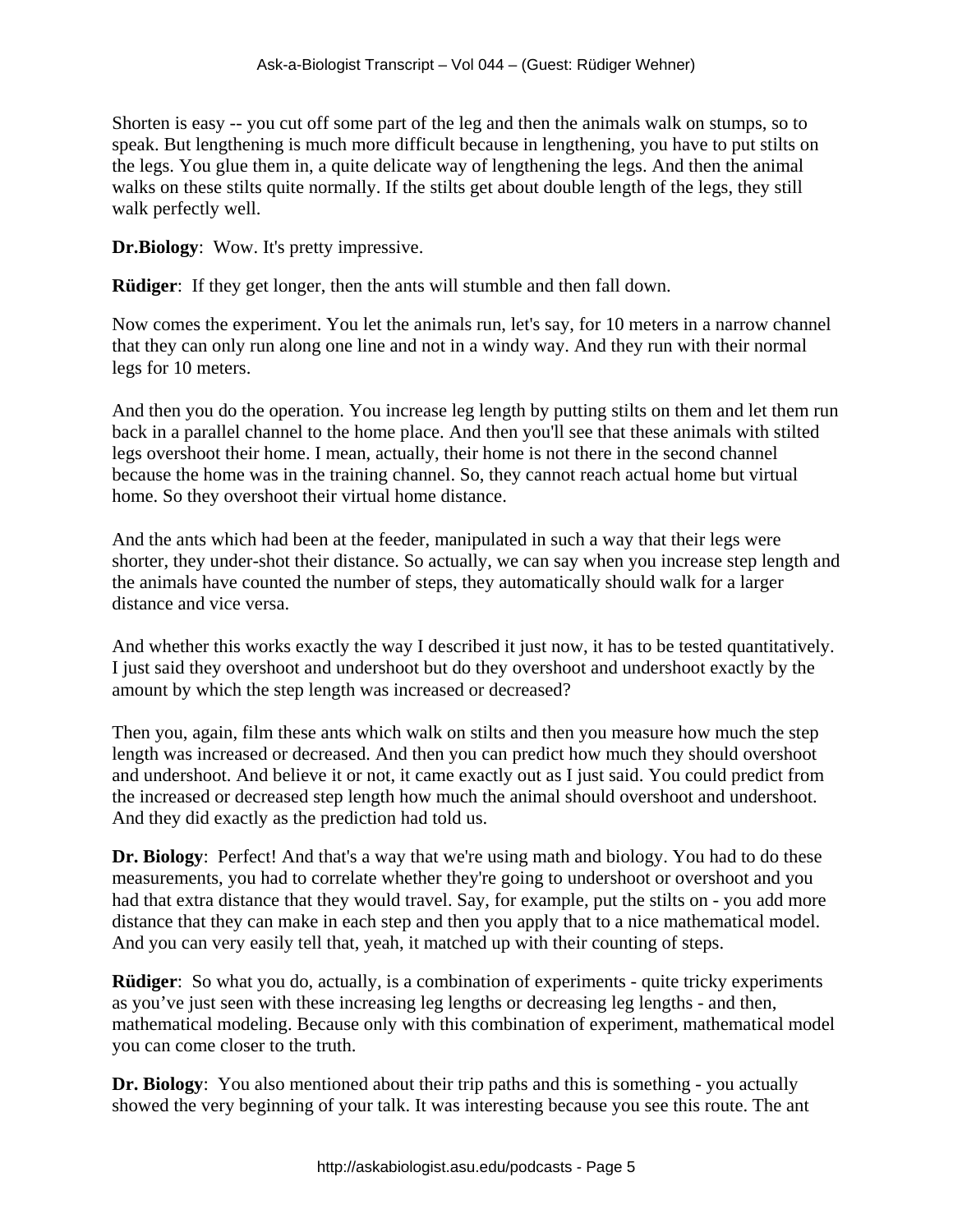starts out a little bit on the straight line and then very soon, it starts curving all the way around. And as you mentioned these are foraging ants so I'm thinking that they're just trying to hunt around to find any kind of dead insects that have basically, probably can't handle the heat, right?

#### **Rüdiger**: Yes, yeah.

**Dr. Biology**: And then, they find this dead insect and instead of coming back that nice twisty path, as you mentioned, they come straight back.

**Rüdiger**: Yes, that's exactly what happens.

**Dr. Biology**: All right. Well, now, the question I had is how do they actually tell the difference if they're counting steps -- if they really do count steps? If they're doing the twisty road all the way out, they got a lot of steps going on out, right?

**Rüdiger**: Yes.

**Dr. Biology**: How do they know to - how to shorten that out for the trip back?

**Rüdiger**: OK, that's a very good question, Dr. Biology, because it makes a major point. Misunderstanding, maybe, of this path integration as I mentioned it before -- the animal does not remember in its mind, so to speak, all the windy path it has taken. And once it has found the piece of food, then, makes all the calculation. It makes all these path integration calculation step-wise as it walks.

So, at any one point, the animal determines the direct path back to the starting point even if it has not found food yet. So the animal walks and always walks with the vector, so to speak, the direct vector back from its present position to the starting point. And then they integrate distance and direction to compute a direct distance back in a step-wise way.

So at any one point, they know only the distance from their current position back to the starting point. They make the next step, computes the new distance spec to the starting point so...

**Dr. Biology**: So are they doing geometry?

**Rüdiger:** They do geometry. It looks like, when you have a triangle, you have two sides of a triangle and you have to compute the third side of the triangle. This is what one learns at high school and this can be done only - if you later get to high school and get this kind of math - that can be done only by sine and cosine functions.

**Dr. Biology**: Right but here we have a little ant that has, I think you mentioned, a brain that's a quarter of a size of the head of a pin?

**Rüdiger**: It's a 10,000th gram.

**Dr. Biology**: Ten thousandth of a gram.

**Rüdiger**: Gram, 10,000th of a gram, yes.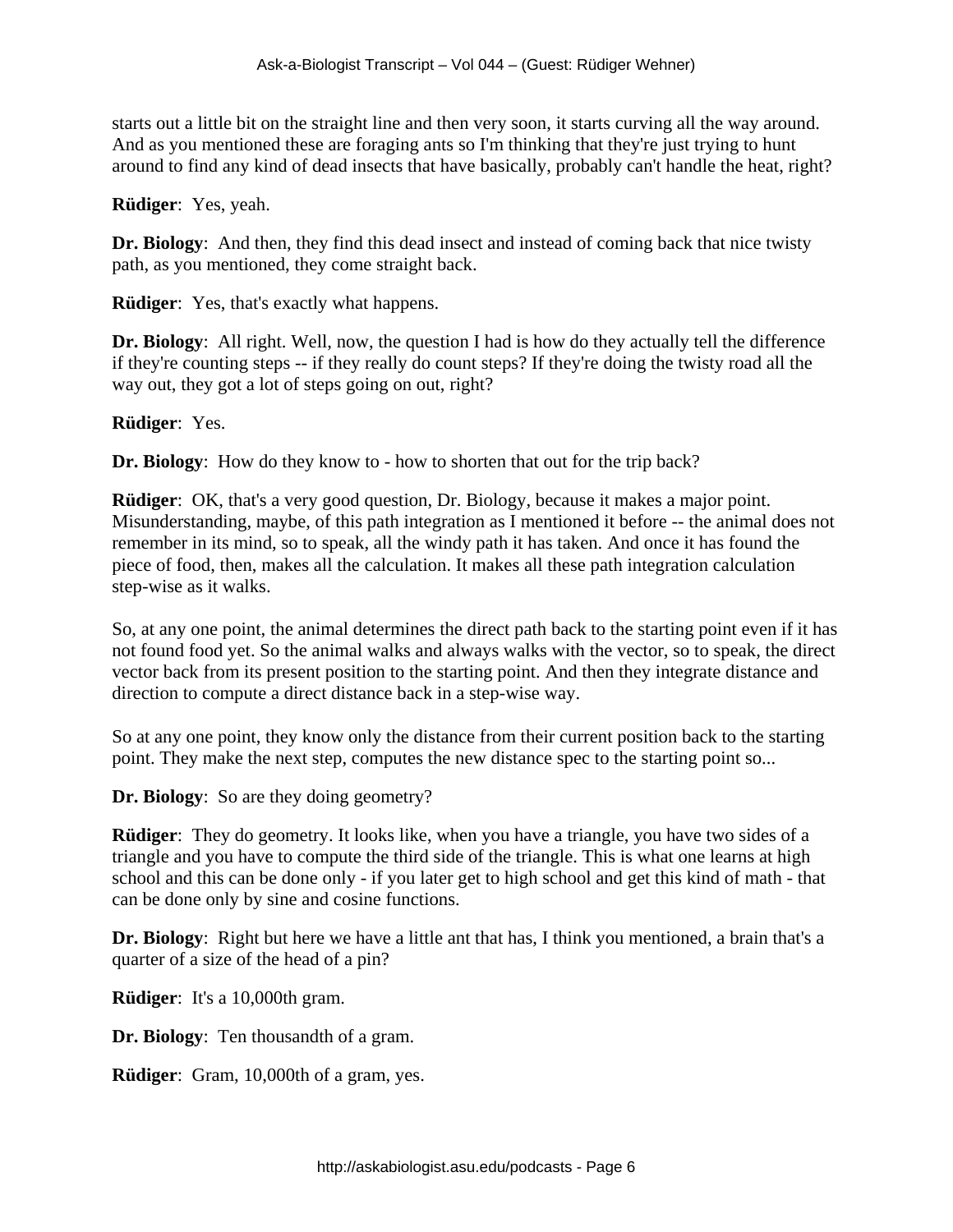**Dr. Biology**: Wow! OK, well you actually called them ``Mini-brains, Mega-tasks, and Smart Solutions''.

**Rüdiger**: That was the title of the talk, yes.

**Dr. Biology**: Yeah, it's a marvelous title. Well OK, they're counting and they're doing geometry. I'm impressed already.

Now, when I go out on a trip especially to some place new, I usually use a map to navigate. Now I can use a map and I can read street signs. And I'm guessing that these ants - even though they can do what we think of as math and geometry - they're not reading yet and they're not using maps. But the other thing I do when I go to some place new is I pay attention to landmarks. You know if I'm...

**Rüdiger**: Yes, certainly.

**Dr. Biology**: Yeah...

**Rüdiger:** When I'm on campus, yeah, I rely completely on landmarks...

**Dr. Biology**: Right, you're...

**Rüdiger**: ... on path integration.

**Dr. Biology**: Exactly, had to do landmarks. Some of your ants actually use landmarks as well, don't they?

**Rüdiger**: Yes, the desert always has some kind of landmark especially for ants -- stones, small shrubs, bushes, tussocks of dried-out grass. And when these landmarks are there, they are used by the animals too.

We went to special parts of the desert which are the rich in such landmarks. So there might be tussocks that form a natural maze - a labyrinth - through which the animals have to walk and take their way. So they could never walk straight from the nest, maybe, to a feeding place. So they must take a windy way around these different landmarks. And they learn these landmarks quite well.

**Dr. Biology**: And that's how they get back home as they use these landmarks?

**Rüdiger**: Yes.

**Dr. Biology**: OK. You also talk about integration because... Let's summarize. We have a compass so we know direction. We have an odometer so we know distance. And then, we also are able to use, in this case, the ants are able to use landmarks. And they integrate these things all together and that's part of the whole story that you were telling.

How do they do this and what's more important than the other? You know, is it more important to have a landmark than it is to have, you know, the distance or the direction of the compass? What do the ants like to do?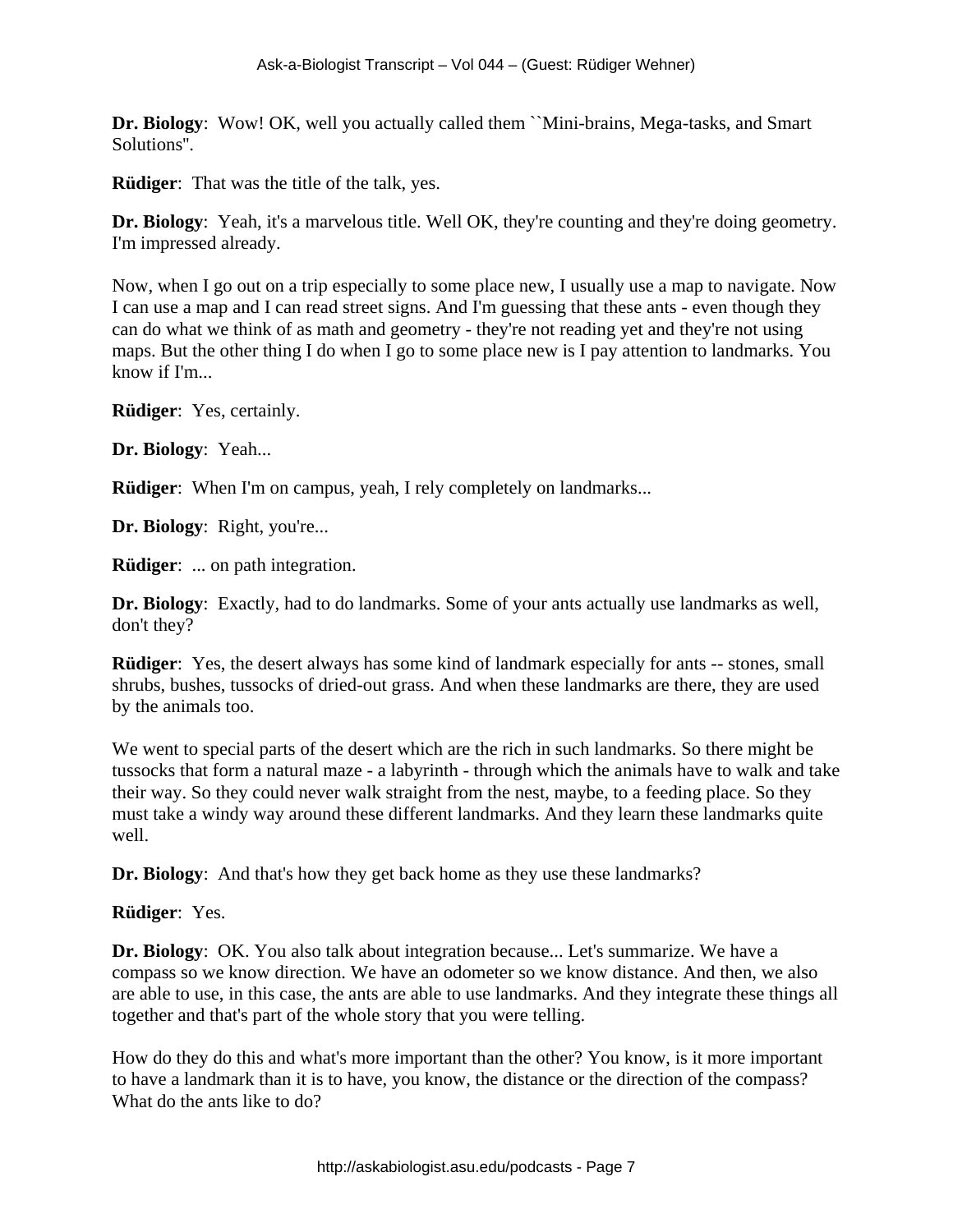**Rüdiger**: Yeah, these different systems of navigation we have discussed until now are quite of different importance to the animals. If you navigate by path integration - let's say, the desert is completely free of landmarks. It's a flat plane and some parts of the desert, like salt pans, are completely flat so the animals cannot use any landmark. Then they rely completely on path integration.

But this system is a bit of dangerous system because you have to integrate all twists and turns you're making and if you make any error - and errors always occur in measuring distance and directions and computing the mean, the direction, the distance back to the starting point - all those errors occur and these errors sum up. The longer you walk out, the more errors sum up.

And finally, the precision with which you can pinpoint the starting point becomes smaller and smaller and smaller. On no-way-out, you can say, "Now I determine directly where I am at and know my exact way back to the starting point.''

Whereas when you have landmarks, in addition, then you can say - if you have a map, for instance, as you mentioned Dr. Biology before, use a map. Then you can say, "Now I'm at this building and this building is where I'm going to follow this street for so many meters and then turn right, in another street for so many meters. Then, I reach my destination.''

That is the kind of a system that is stable. And whenever you have landmarks, you would like to build up such a map of your surroundings. And then you have a really quite precise way of navigating.

**Dr. Biology**: You also mentioned that the ants are - seemed to me - did you actually think of them or hint at the fact that they might have a photographic memory and that's part of the way that they're able to do these landmark...

**Rüdiger**: Yes.

**Dr. Biology**: ...navigation?

**Rüdiger**: Yes. There is quite a difference to having a map and how the animals do it. They don't have this topographic map. They don't have a bird's eye view of the landscape through which they move. But they just remember what kind of landmark appeared in what part of the eye when they were on what part of the journey.

So let's say you train them - the animals - just in a flat landscape to their destination that has some cylindrical landmarks around. Then they learn the image of these landmarks when they are at their destination. Let's say, one pillar is in front of me and another one is to the left and another one to the right. And when I see this image again, then I know I am at home.

Then we can manipulate these different kinds of pillars and see how the animal behaves in this environment. And from this, we have a hypothesis that the animal, when it is at its goal, stores a photographic image of the landmarks along the skyline around the animal and later moves so as to match the current image it has at any one place, at best, with the stored image it has. And then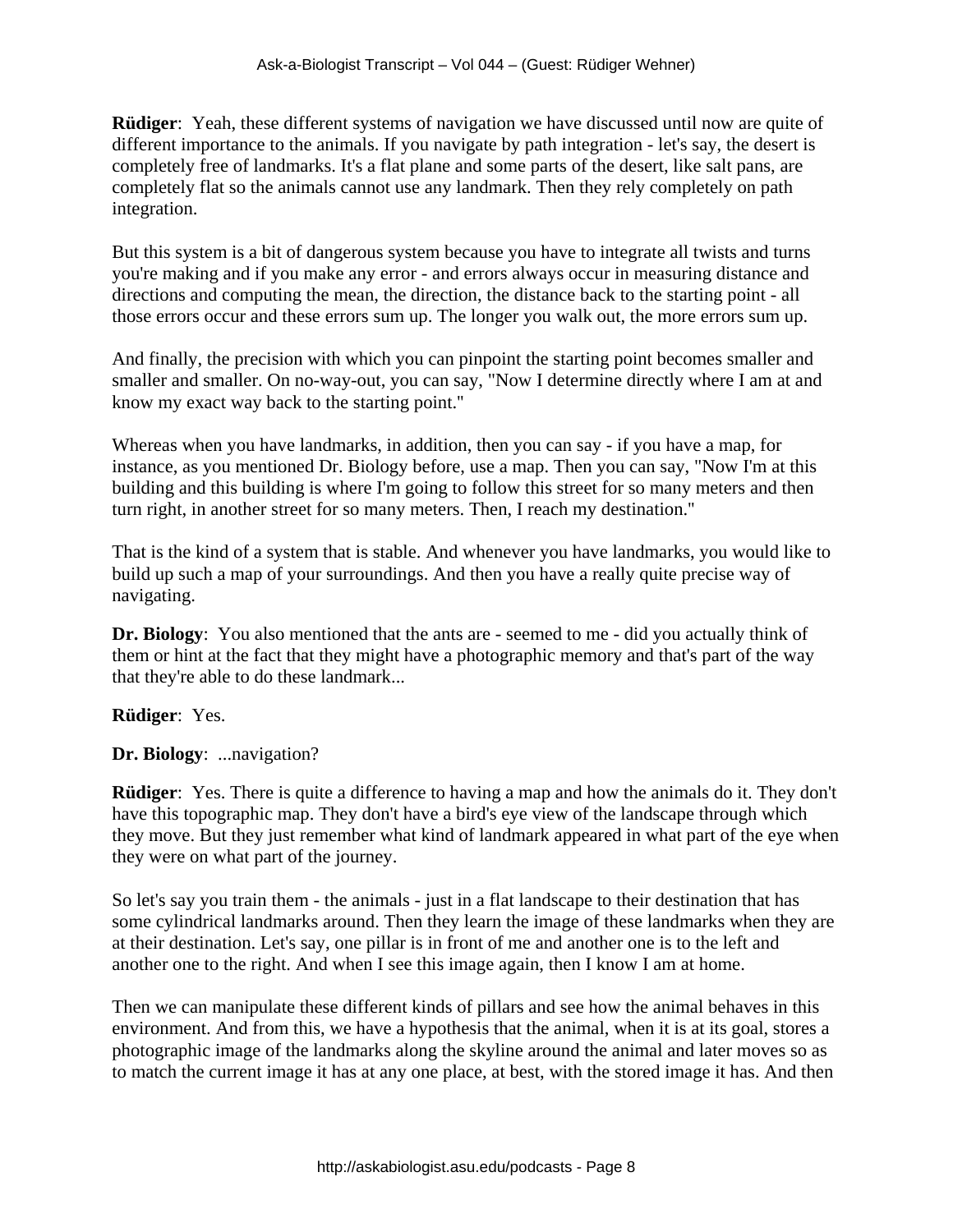there's a complete match between the stored image - the memorized image - and the current image, then, the animal knows it is at its goal.

**Dr. Biology**: Oh, OK, all right. So it just keeps moving in to a place until it says, "OK, this is what was in my brain and this is what I'm seeing right now.'' And then it keeps doing this until it's basically, superimposes one upon the other and says, "Yeah. Oh, I'm on track.''

**Rüdiger**: Yeah, that's exactly what we have in mind now. And of course, it's quite a difficult again, computationally it's quite difficult to match one image to another one in a step-wise way. You have to get a better and better and better match and when the match is complete, then, you're at home.

We, again, now use the mathematical model to describe how the match could be achieved as quickly as possible. And this mathematical model now would be, of course, very difficult to describe in words so let's just believe we have this. But if the model works, we can prove by building not only a computer model but implementing this computer model even into a robot.

**Dr. Biology**: Oh yes, the robot. This is what - the "Saharabot''?

**Rüdiger**: Yeah, we call it "Saharabot," Sahara robot. So it's short for Sahara robot, so "Saharabot''.

**Dr. Biology**: Yeah, what I find really impressive about this is the fact that this robot's pretty darn big in relationship to an ant.

**Dr. Rudiger**: Yes, it is. The ant is about 10-milligram body weight and the robot, 10-kilogram.

**Dr. Biology**: So you had two basic experiments that I recall you talking about. One of them was able to repeat the process of the landmarks, right?

**Rüdiger**: Yup, yeah.

**Dr. Biology**: Actually, what was the other one?

**Rüdiger**: The other one was to steer by this polarized, ultraviolet skylight.

**Dr. Biology**: Right, the compass.

**Rüdiger**: The compass, yes. So, one robot mimics the compass and did exactly same thing what we think goes on in the ant's brain. So we built into the robot by electronic circuits, exactly, is the same strategies we learned from the ant. So the neuro-circuits the ant is using in its cockpit - its brain - was rebuilt, reformed into electronic circuits in that robot. And then the robot did exactly what the animal is doing.

**Dr. Biology**: Oh...

**Rüdiger**: It could move in any direction we told the robot to move. Let's say, towards the sun or 30 degrees to the left of the sun or 50 degrees to the right of the sun, and so on.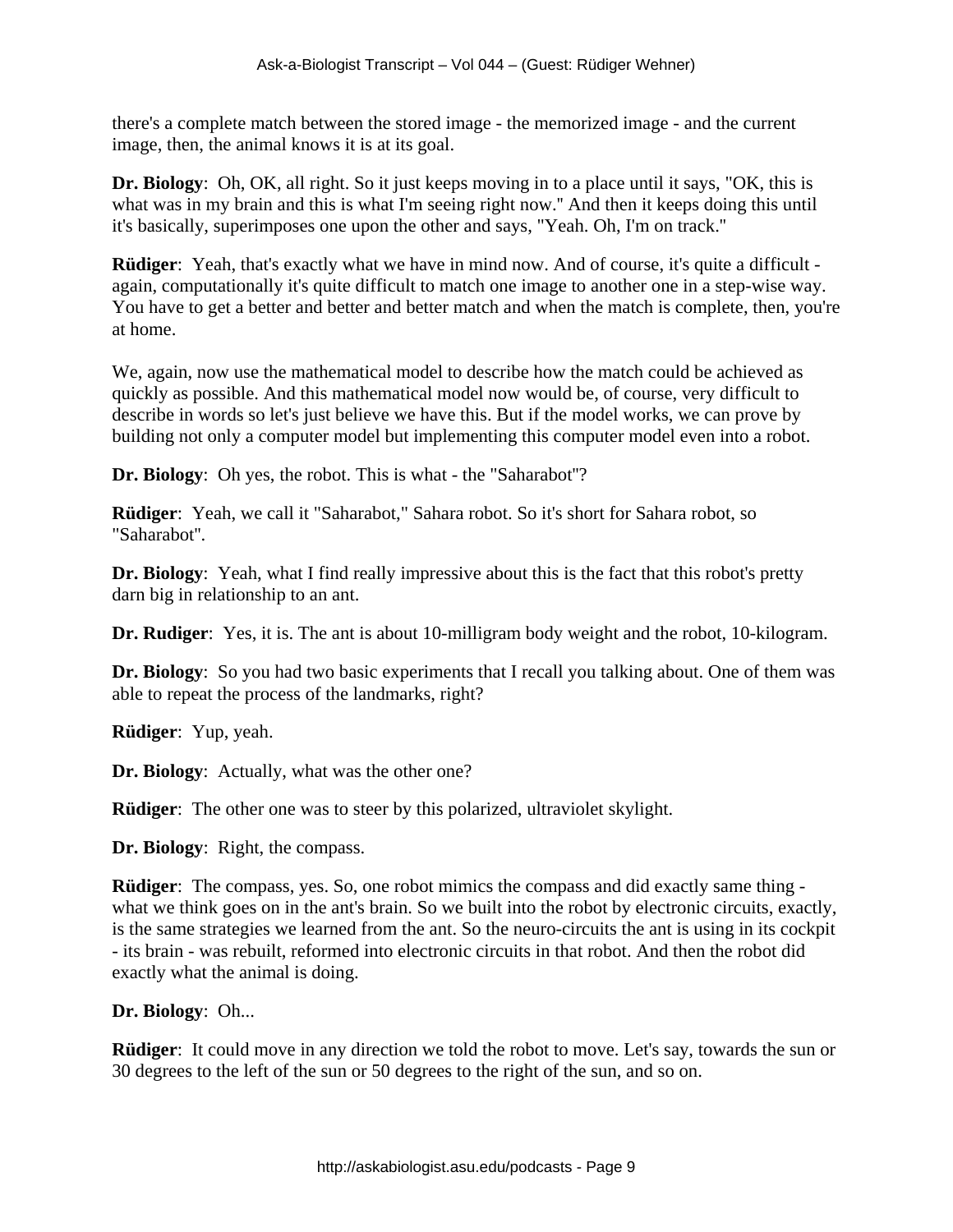**Dr. Biology**: And the other one, the course, was it using - taking pictures, is it? Was going as far as doing its photographic memory?

**Rüdiger:** Yes, we had a wide-angle lens that picture the whole skyline. That means 360 degrees - the whole panorama - because the *Cataglyphis* ant has so-called compound eyes, which can see the whole panorama at once.

**Dr. Biology**: Really?

**Rüdiger**: So these...

**Dr. Biology**: It has 360-degree vision?

**Rüdiger**: Yes, 360-degree vision. They haven't to turn around to look backwards. They can look backwards and forwards and sideways at the same time.

**Dr. Biology**: Oh and that explains a lot because I still was a little bit confused as, we know, when they're walking out - when you and I are walking in a direction, we don't have eyes in the back of our head.

**Rüdiger**: Oh know. We have to turn around and to look backwards but the animals don't have to do this. They have panoramic vision -- 360 degrees vision at the same time.

**Dr. Biology**: Oh, OK. As a human, we have a tendency to think everything behaves the same way as we do in the world. And I'm only thinking of looking forward and they're looking all the way around. OK. So, the Saharabot, it's got this 360-degree vision?

**Rüdiger**: Yes, we use the camera that has auto 360-degree vision and this picture was then put in a digital camera and was stored -- at the goal. So there was, again, the memorized image the ant had is now stored electronically in the robot.

And when the robot moved out, of course, it saw another image because the landscape changes when it - the robot moves out. And then by the same mathematical procedure that we had deduced from the behavior of the ant, the robot would try to match its stored image with the current image and try to improve more and more to get a better and better match.

The robot moved on wheels and not like the ant on legs. So the robot moved on these wheels to get a better and better match. And when the match was complete, the robot was at the goal and stood still.

**Dr. Biology**: And it stood still, right! Well, that's really, very cool because we're taking a combination... Again, as we started the show we're talking about creativity. So you have very creative experiments that manipulate either the surroundings or the animal itself. And then, based on what you get back for information on how the ant is behaving, you're able to then create a model - a mathematical model - test it, and I'm assuming you tested this on a computer at first just to see how...

**Rüdiger**: Yes, yes, yes...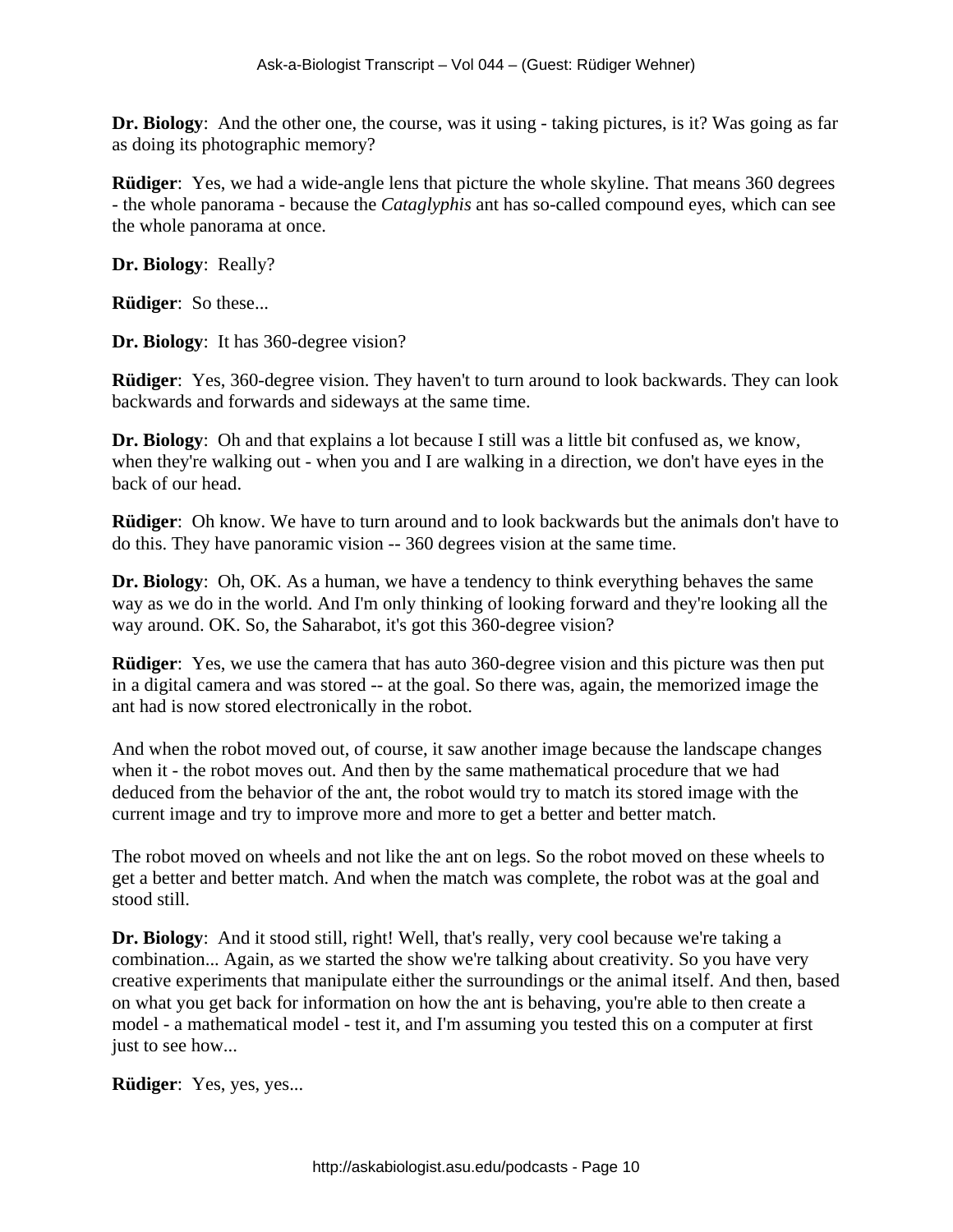**Dr. Biology**: And then you go one step further. You build your giant *Cataglyphis* robot ant to go out and test this theory.

**Rüdiger:** Our research is quite a ping pong game between behaviorists who do the behavioral experiments out in the desert. Then, neurobiologists who do the work in the lab and study the brain of the ant and the eyes of the ants and how these works in the, actually, in the software, so to speak, of the animal or the wetware, we should say, because it's a brain that's wet - and then, the roboticists and the computer scientists who do the modeling. And only the combination of these different people -- the physiologist in the lab, the behaviorist out in the desert, and then the computer people -- we can get closer to what the animal is doing.

**Dr. Biology**: OK.

**Rüdiger**: But still, the ant, *Cataglyphis*, out-competes all robots we have constructed until now.

**Dr. Biology**: Oh really? Still winning, huh?

**Rüdiger**: Still winning so we have lots to do.

**Dr. Biology**: Before I let you go today, I like to ask three questions - the same three questions of all my scientists that are on the show. And they're not difficult ones, it's not like I'm going to give you a quiz. The first one is -- when did you first know you wanted to be a scientist or a biologist? Do you remember when the spark was? Was there any particular time?

**Rüdiger**: That was very early in my life. I was about seven years old when I watched breeding birds, songbirds near our house in Germany. And I followed these birds - how often the parents came to feed their youngs, I counted the time how long the young stayed in the nests. And so, I wrote these all down in a small notebook. And then I thought I would become a naturalist, I would study nature.

**Dr. Biology**: Oh, now did you have parents that were scientists?

**Rüdiger**: No, my parents were all into humanities. My father was in the humanities and my grandfather, my uncle, they're professors of history and of linguistics. So, I am the first scientist in the family - kind of a black sheep, [laughter] always considered to do science.

But then when I went to school, I got more interested in mathematics. And when I studied, of course, neurophysiology was the topic of the day so I came into neurophysiology. And only later, I went back to nature and discovered, so to speak, *Cataglyphis* -- discovered it for myself.

**Dr. Biology**: Right. And so you had a natural evolution. And you started off with - one of the most important things for a scientist is the ability, or the interest in observing nature, how things are behaving. So, you did this with the birds and your notebook. This is...

**Rüdiger**: For a long time I was an ornithologist, a field ornithologist.

**Dr. Biology**: Uh-huh, now are you still...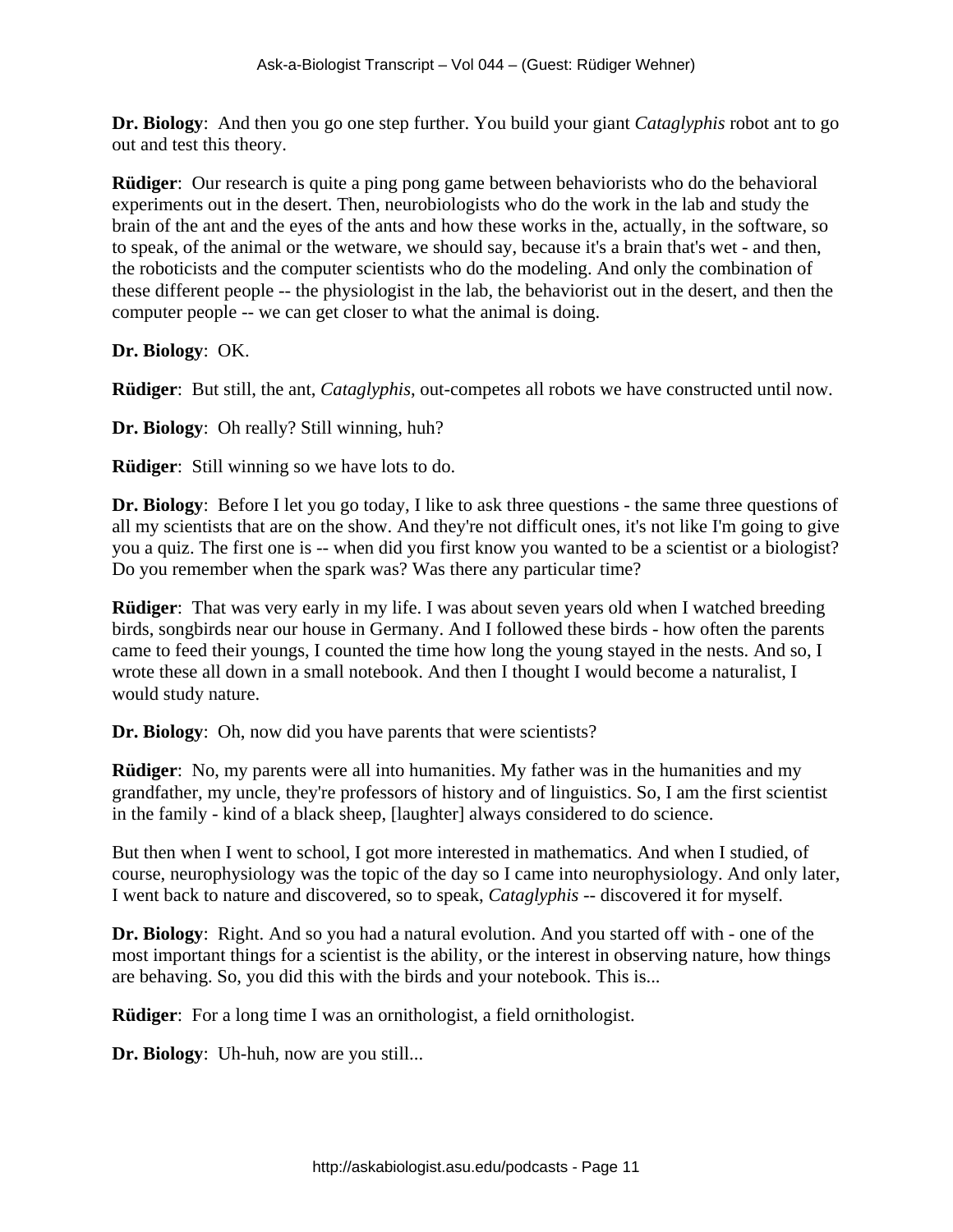**Rüdiger**: Only when I started university then I realized - oh, this was a kind of, in those days at least, considered to be old-fashioned. Physiology, especially neurophysiology was a big thing and I was always a bit mathematically inclined. So I found neurophysiology and lab work very interesting and dismissed off work down in the field. And only after I came across this ant, I revived my interest in fieldwork.

**Dr. Biology**: OK, now I'm going to have you shift here. We know when you started, what the spark was for you to become a scientist but I'm going to take it all away. You can't be a scientist and you can't be a biologist, what would you be?

**Rüdiger**: Good question. I often thought about this question by myself and I think I would be an archeologist because archeology also or even more so, than what I'm doing now, allows you to combine interests in science work.

Real fieldwork. We have to do exact empirical science work. We can't do experiments but you excavate things and you have to plot out things as a pure nature. But then you have to go back and do history. So it has a nice combination of the scientist and the humanities in one type of work.

**Dr. Biology**: All right. So you could be an archeologist. What advice would you have for someone who wants to become a biologist or a scientist?

**Rüdiger**: Just when I had lunch discussion with the grad students. At the end, I told the students follow your own line of thinking. Have an idea. Because nowadays, the techniques in biology are so diversified and you can easily be tracked away by following just one method for a long time as a Ph.D. student and as a post doc, you do the same thing in another lab and so on. And then comes a time when you have to decide, "What is, now, my own track in science?''

And so students should - even though if they are very much involved nowadays is learning special techniques - should always think, "What is, now, my field of work - what I can do especially what others have not done yet? Where is my passion?'' There's always passion in science, otherwise, you can't do science at all.

When I started with *Cataglyphis*, all my scientific gurus, my supervisors in former times warned me not go on to this animal because it might be dangerous. You might be lost as a scientist. No one has worked on this *Cataglyphis* before. It lives in a strange part of the world. Stay with the honeybee - with which I had done research before. But I was, so to speak, brave enough or maybe risky enough to try it out with *Cataglyphis*.

So I gave myself maybe two years - if it works well. I kept my bee work alongside as a safety line, so to speak. But then, after two years, I was completely convinced we could solve these problems of path integration by the technical means that were available in those days. And then, we went on with this.

But once in your scientific life, you have to decide - this is what I want to do and now I do it even if other people warn me and tell me, "Oh, stay on track on your thesis project -- that's safe ground.'' You have to go out, reach out to new areas. Otherwise, science would not evolve.